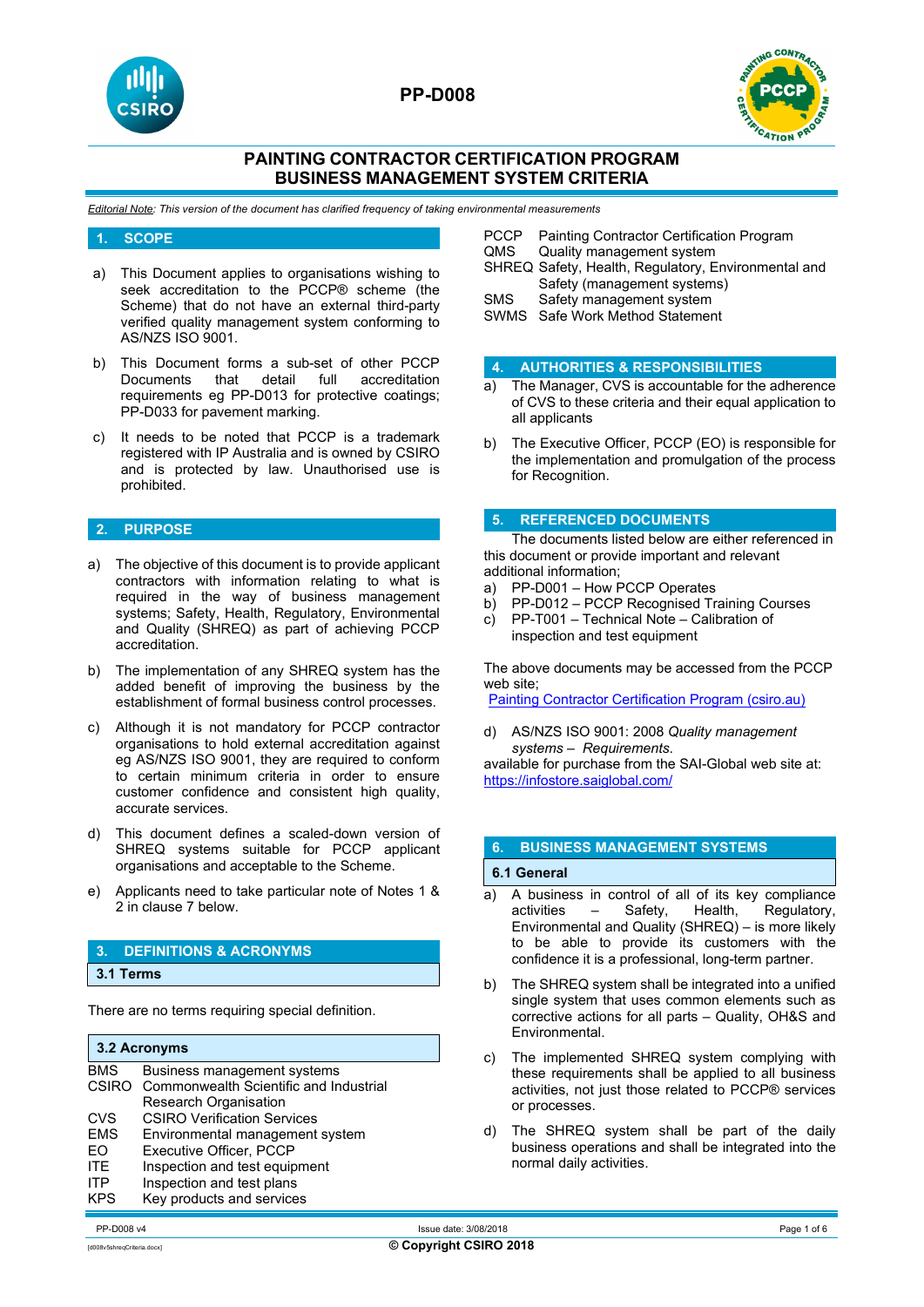



- e) The SHREQ system shall be constantly improved through analysis of activities and doing them in a better way.
- f) The organisation may outsource its SHREQ system activities (in both the developmental stage and the ongoing daily monitoring stage) to an external person or organisation. In such cases, the roles, responsibilities and limits to authority of the person or organisation shall be defined and documented.
- g) The document hierarchy will typically be, in descending order of importance;
	- i) *Policies* documents that describe W*hat* it is that the organisation is trying to achieve. These will be broad goals and objectives
	- ii) *Procedures* documents that provide details of the *Who* and *When* (responsibilities, accountabilities, and steps to be taken to ensure compliance). Procedures may also reference detailed Work Instructions.
	- iii) *Work Instructions* documents that describe *How* the organisation intends to go about achieving the policy, in step-by-step detail, and
	- iv) *Records* documents that provide evidence of activities undertaken.

# **6.2 Quality management systems (QMS)**

- a) The Applicant shall to be able to demonstrate its commitment to the provision of consistently high quality goods and service/s by having in place a working quality management system.
- b) The purpose of a quality management system is that it imposes a level of discipline and professionalism on the Applicant that will benefit not only the Applicant but also the client. This "discipline &<br>professionalism" revolves mostly around professionalism" revolves mostly around documentation ("doing what we document and documenting what we do") and records (evidence of compliance).
- c) Option A is to implement and abide by the QMS described in this document (clause 7). This is an 'entry-level' induction into QMS. It contains the key elements required to run a professional competent coatings application business and it satisfies the PCCP accreditation requirements. It does not however, permit the contractor to claim any QMS compliance such as ISO 9001.
- d) Option B is to apply for and achieve a fully compliant ISO 9001 accreditation through an external JAS-ANZ accredited body such as SAI Global, NCSI or an approved equivalent. Depending on the applicant organisation's current situation, this may be a more lengthy and expensive process than Option A. However, it does allow the contractor to claim AS/NZS ISO 9001 compliance.
- e) Applicants choosing Option B shall undergo periodic shortened PCCP audits as many elements will already be covered by the ISO 9001 auditors. A copy of the external ISO 9001 audit report shall be inspected as part of the PCCP audit.
- f) A current certificate from the auditing body shall be provided as evidence of compliance.

## **6.3 OH&S management systems (SMS)**

- a) In a similar fashion to QMS, contractors may choose to achieve either external OH&S accreditation to an approved standard eg ISO 18001 or AS 4801 or internal accreditation via a PCCP developed alternative.
- b) SMS minimum requirements for PCCP accreditation are detailed in clause 8 below.

# **6.4 Environmental management systems (EMS)**

- a) In a similar fashion to QMS and SMS, contractors may choose to achieve either external accreditation to an approved standard eg ISO 14001 or internal accreditation via a PCCP developed alternative.
- b) EMS minimum requirements for PCCP accreditation are detailed in clause 9 below.

# **7. QMS REQUIREMENTS**

**Note 1** – Applicants deemed to comply with the requirements for quality management systems detailed below *are not accredited against AS/NZS ISO 9001 and may not claim or imply such accreditation in any manner*.

**Note 2** – The implementation and adherence to this QMS may with some additional application, eventually lead to a successful application for AS/NZS ISO 9001 accreditation.

## **7.1 Control over Documentation**

- a) Control over all documentation types detailed in 6.1e above is critical if an organisation is to be in control of its activities & outputs. Documenting what you do and doing what you document ensures consistency of actions, training and output.
- b) Documentation shall be appropriate to the scale, risk and complexity of the activity.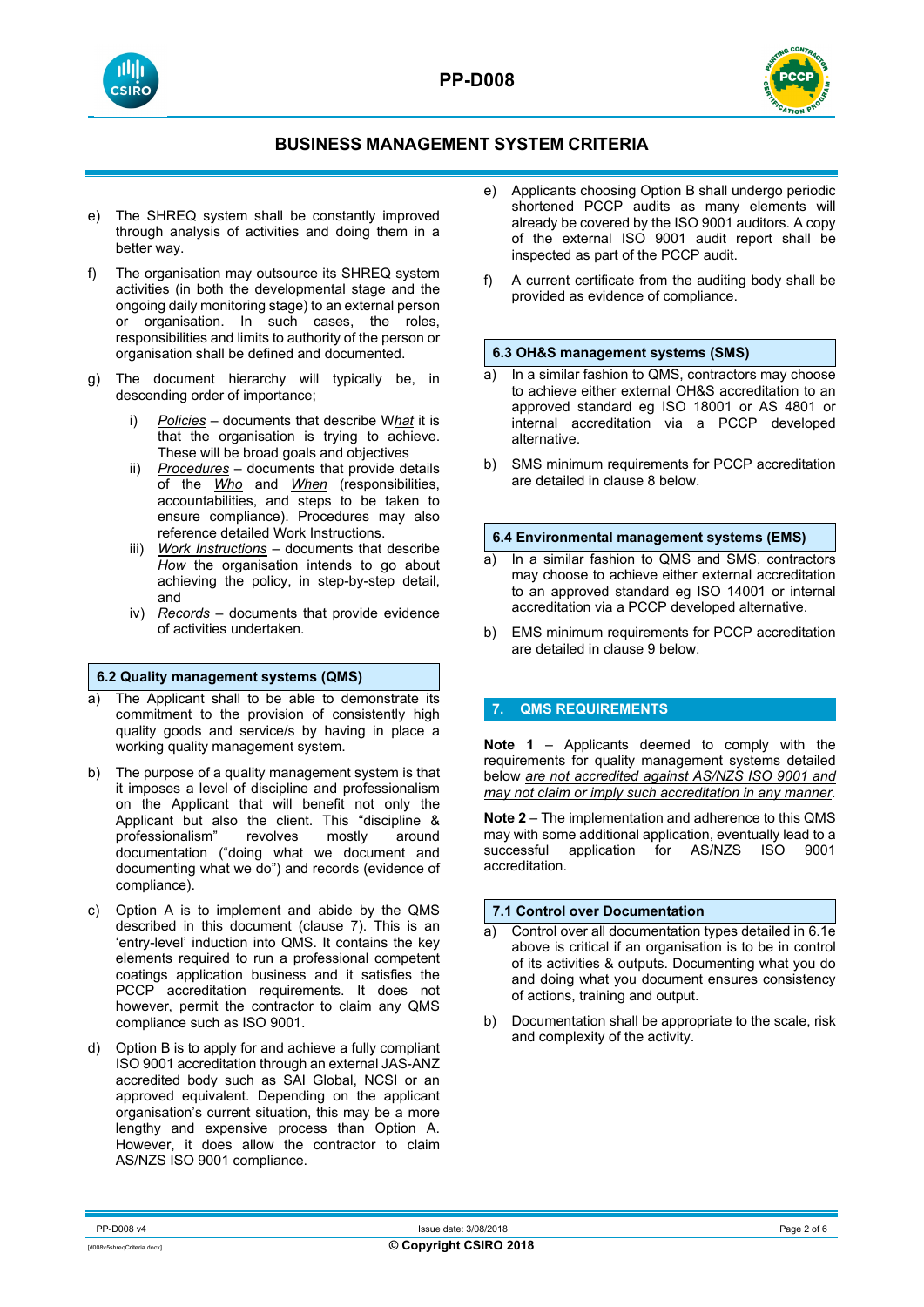



## *7.1.1 Policies*

- a) The organisation shall document the policies that drive the organisation and which comprise their QMS. Typically these will be related to, but not necessarily limited to, Quality, OH&S, a Vision or Mission statement and an Environmental policy.
- b) Typically, the policies will be collated in a manual(s) eg Quality Manual or Business Control Manual.
- c) The policies shall be endorsed by the chief executive of the organisation, dated and regularly reviewed (typically annually) to ensure continued relevance.

## *7.1.2 Key Documents*

- a) The organisation shall consider and identify documents that have a direct bearing or impact on the quality of the product or service the organisation provides to its clients. Such documents are called Key Documents.
- b) All corporate policies are Key Documents. Some activities, processes, procedures and practices are considered Key and documentation related to them shall be considered Key Documents. Similarly, some forms recording Key Activities are considered Key Documents.
- c) Key Documents shall be Controlled version controlled for changes; distribution control; authorisation etc. The organisation shall be able to demonstrate that the correct versions of Key Documents are available at all points in the organisation where they are required to be used and that all previous versions are not able to be used.
- d) The organisation shall maintain a manual of Key Documents. The manual shall be appropriate to the size, risks and services provided to clients.
- e) Records shall be legible, securely stored and readily accessible as and when required.
- f) All records shall be traceable to specific job(s) and client. Traceability shall include identification of customer supplied test coupons or items.

#### **7.2 Management responsibility**

- a) The organisation shall be able to demonstrate that top management is committed to, and aware of the QMS and its activities by records being available of regular reviews of elements of the system.
- b) The reviews by top management shall include results of audits, actions taken on non-conformances, customer feedback, complaint analysis etc.
- c) Top management shall follow up actions and maintain records of actions and reviews.
- d) Top management shall ensure QMS training is part of routine induction training and subsequent refresher training.
- e) Top management shall ensure that all employees are aware of, supportive of, and committed to, the QMS.

### **7.3 Control over Personnel**

- a) Top management shall provide the resources necessary to make the QMS work effectively for the organisation. These resources shall include human, equipment, training, skills and experience.
- b) Top management shall appoint a person to oversee the development and implementation and ongoing maintenance of the QMS. The roles, responsibilities and limits to authority of that person shall be defined and documented.
- c) Key personnel in the organisation shall have documented job descriptions detailing roles, responsibilities & limits to authority.
- d) The organisation shall document the organisational structure including reporting lines and job titles and names of incumbents. Care must be taken to ensure position titles in organisational charts, job descriptions and other documents are clear and unambiguous and use the same terminology.

# **7.4 Control over jobs**

- a) The organisation shall document the procedure it goes through to accept or tender for jobs. The procedure shall include roles, responsibilities and limits to authority for staff.
- b) The procedure shall include an assessment of risks associated with taking on the job – financial, WHS&E, political etc.
- c) Risk minimisation activities shall be implemented where appropriate and risk acceptance shall be defined. Higher levels of risk may require higher levels of acceptance e.g. managing director.
- d) Records of risk consideration and approval need to be kept. (See Note 3 below for additional guidance)
- e) The organisation shall ensure that all job-related documentation including client specifications and test methods are available at the site of the work prior to commencement of work.
- f) The organisation shall ensure that skilled and experienced supervision is present during job execution so that the customer's desired level of quality is achieved on the job.
- g) The organisation shall ensure that operators with the required skills and experience to deliver the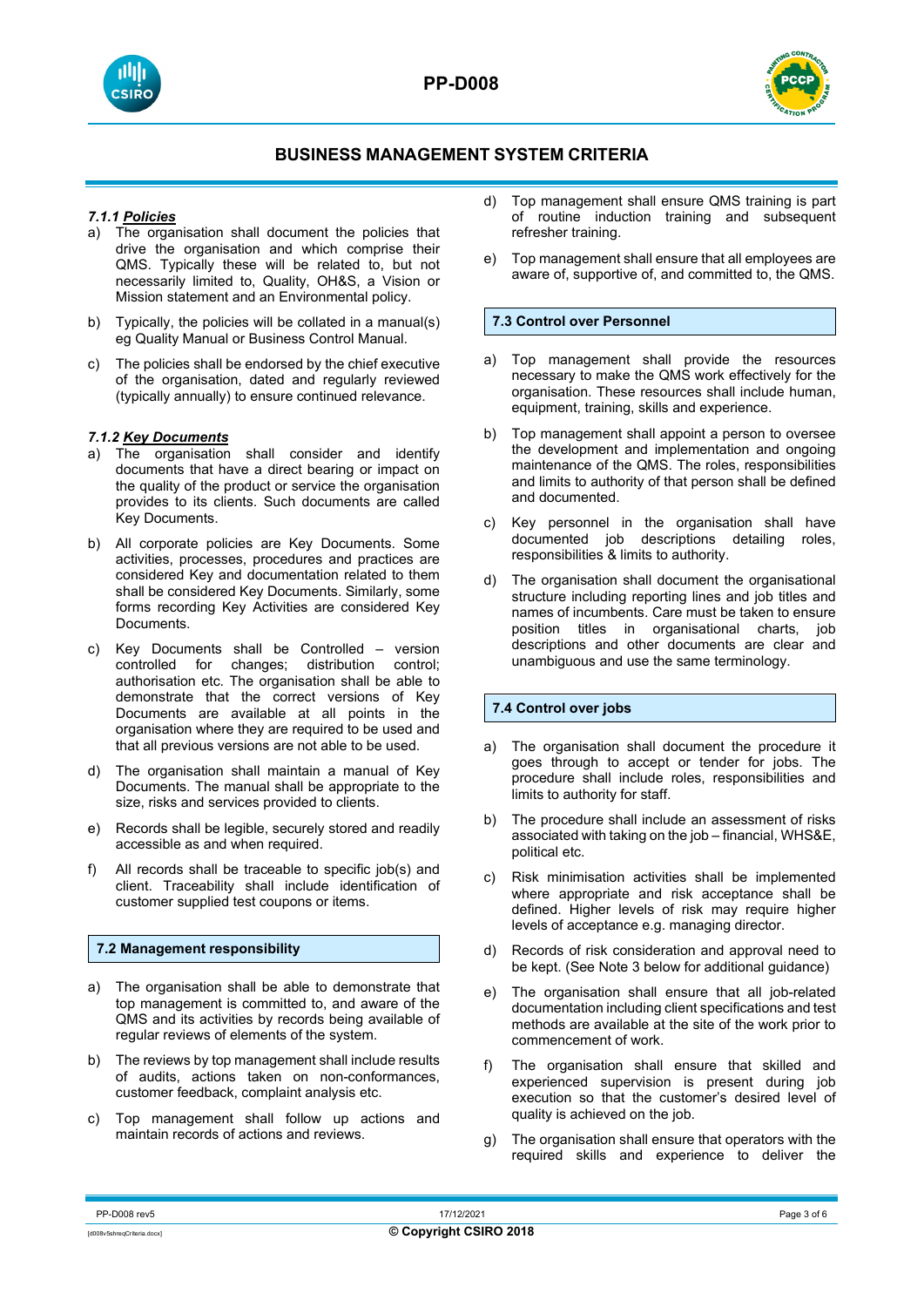



customer's desired level of quality are assigned to the job.

- h) Inspection and test plans (ITPs) shall be established for each job and shall identify stages of each job with Hold, Witness, Test points etc. identified as appropriate. Pass/fail criteria for each stage shall be identified including authorisation for proceeding.
- i) When undertaking Key processes such as abrasive blasting and painting, product application for Linemarking or Flooring the organisation shall verify environmental conditions are appropriate to the activity. Weather conditions shall be recorded; temperature, relative humidity and Dew Points shall be recorded every 3 hours. Approval for the activity to proceed shall be given according to established criteria and records kept.
- j) The organisation shall ensure that skilled, experienced and appropriately qualified personnel are available to carry out inspection and test activities as identified in the ITP as and when required. Accredited training courses for coating inspectors are identified in PCCP Document PP-D012 on the web site.
- *Note 3: Risk minimisation activities should not just be limited to OH&S risks, an activity that is normally well covered due to legislative and regulatory pressures. Sometimes, job taken on involve unusual risks – legal, financial, product etc. The majority of 'normal' risks are covered by existing documentation eg ITPs and SWMSs but sometimes risks associated with jobs involve unusual risks eg working under or over water, in confined spaces, on foreign soil etc. Someone with the requisite skills, knowledge and experience shall make an assessment whether there are any unusual risks and whether any existing documentation shall be changed to minimise these risks. To minimise unnecessary paperwork, consideration should be given to only considering non-OH&S unusual risks for 'Significant' jobs. (OH&S risks of course need to be considered for all jobs).*
- *Note 4: Significant jobs could be defined by their size e.g. >\$500K; % annual turnover or they could be for a Significant client.*

# **7.5 Control over Equipment**

#### *7.5.1 General equipment*

- a) The organisation shall have documented processes for ensuring that all equipment used on the job is serviced regularly and maintained so that the customer's desired level of quality can be achieved.
- b) Service intervals shall be defined and records of service kept.

#### *7.5.2 Inspection & test equipment (ITE)*

- a) The organisation shall ensure that all measuring and test equipment used during the project or task;
	- i) Is appropriate for the test required
	- ii) Is stored and maintained in a manner which will not affect the results obtained
	- iii) Is where appropriate, calibrated by an authority approved for the purpose
- b) Guidance as to the need for ITE shall be obtained from the manufacturer's data sheet &/or technical representative.
- c) The extent of control over ITE shall be appropriate to the criticality of the surface preparation and coating application processes.
- d) Where processes are deemed critical and ITE needs to be used, the organisation shall ensure that personnel operating test equipment are trained, skilled and experienced in the use of the equipment and hold Coating Inspector qualifications – see also clause 7.5j above.
- e) The organisation shall ensure that calibration activities and processes are documented including intervals and acceptance criteria and that they comply with PCCP Document PP-T001.
- f) Records of calibration and training shall be kept.
- g) Where processes are deemed non-critical, the organisation shall decide on the level of testing and measuring to be undertaken and assess the associated risks to business thereof. Justification for such a decision shall be provided to PCCP. In such cases, acceptable alternatives to ITE may be;
	- i) Use of nearby Bureau of Meteorology (BOM) web sites to access current temperature and humidity data
	- ii) Use of operator skills and knowledge to assess whether or not application conditions are Marginal. Where application conditions are assessed by an experienced operator as clearly well within the acceptable range, measurements may be omitted.
	- iii) Both of the above.

# **7.6 Control over Purchasing**

a) The organisation shall have a documented procedure for the identification and handling of Key Products and Services (KPS). KPS are products or services sourced externally that, if supplied in an "out of specification" manner, would impact directly on the quality of the service the organisation provides its customer. Examples of KPS are calibration services, reference standards etc.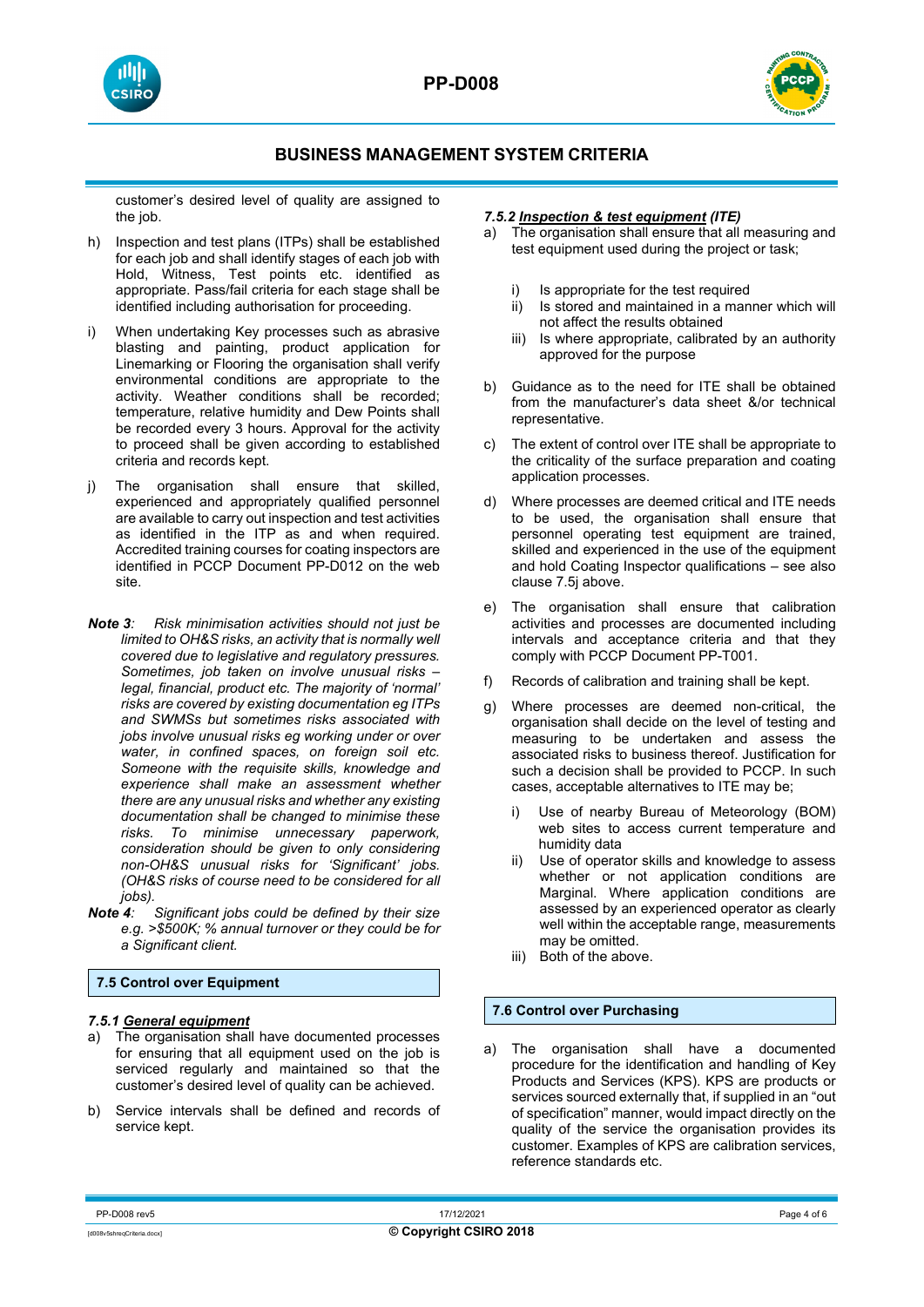**PP-D008**





# **BUSINESS MANAGEMENT SYSTEM CRITERIA**

- b) The organisation shall establish and maintain a register of suppliers of KPSs including specifications. Periodic reviews of KPS performance against standards shall be undertaken. These reviews need not be detailed and can be as simple as 'did the supplier over the past 12 months deliver the right quantity, on time with no product faults or complaints?' – Yes/No. Records of the reviews shall be kept and will typically be a yes/no/date column in a spreadsheet.
- c) Consideration should also be given to documenting criteria necessary for certain KPSs e.g. calibration service providers may need to be NATA accredited for that activity.

# **7.7 Control over Sub-contractors**

- a) The organisation shall have a documented process for how it controls sub-contractors hired to provide Key Services e.g. abrasive blast or spray hands, coating inspectors and/or calibration service providers so that the customer's desired level of quality is achieved.
- b) The process shall include the delivery of training to the sub-contractor in the requirements of the company QMS, WHS&E systems, as & where appropriate.
- c) Records of the training shall be kept including a signoff acceptance and agreement to abide by company systems & rules.

# **7.8 Identification & traceability**

- a) To ensure traceability through the entire job cycle/history, the organisation shall assign a unique identification code to each job and ensure that all documents and records generated are identified with this code.
- b) The organisation shall ensure that full traceability is ensured by recording full details of activities including;
	- i) batch numbers of paint used<br>ii) identification of test equipme
	- identification of test equipment used via e.g. serial numbers or other unique system.

#### **7.9 Control over Training**

- a) The organisation shall have in place a system for identifying current skills and training of its employees e.g. via a Skills Matrix spreadsheet or database that lists trade and other qualifications, tickets, skills, licenses etc.
- b) The organisation shall use the skills register to match client/job requirements and to identify training needs of its employees.
- c) Induction training shall include training in the QMS, its structure & purpose, its support by top management and the organisation's expectations for compliance by new employees.
- d) Induction training shall include a sign off by both trainee and trainer. Trainee sign off shall include a statement of understanding of, and an agreement to abide by, all elements of the training.
- e) The organisation shall use on-going training to reinforce previous training and organisational expectations.
- f) Records of training shall be kept.

# **7.10 Continuous system improvements**

- a) The organisation shall ensure that the SHREQ is continuously improved by implementing each of the following;
	- i) *Internal audits* periodically reviews of activities shall be conducted by appropriate employee(s) independent of the area being audited to check on compliance with the requirements of this document and the QMS. Records of such audits shall be kept.
	- ii) *Non-conformances* where the system has been found to have failed, the organisation shall instigate an investigation to determine what corrective action is required to fix the system and prevent repeat occurrences. Records shall be kept.
	- iii) *Customer feedback* the organisation shall endeavour to obtain feedback from its customers on how it performed in meeting the customer expectations. Feedback shall include customer complaints. Records shall be kept.
- b) Capturing system failures should be broad enough to ensure all the following are considered and recorded;
	- i) Customer complaints
	- ii) Complaints from members of the public
	- iii) Internal suggestions for improvement
	- iv) Audit non-conformances, internal or external
	- v) On-the-job failure (e.g. poor quality job)
- c) Once the non-conformance has been rectified and the customer is happy (QuickFix), time can be spent analysing Why it went wrong and assigning a Cause Category e.g.
	- i) Process or document failure (operator followed the procedure exactly but it was incorrect)
	- ii) Plant or equipment failure
	- iii) Human error (requiring retraining)
- Management shall review outcomes of the above activities and implement action plans for improving the system. Effectiveness of the action plans shall be